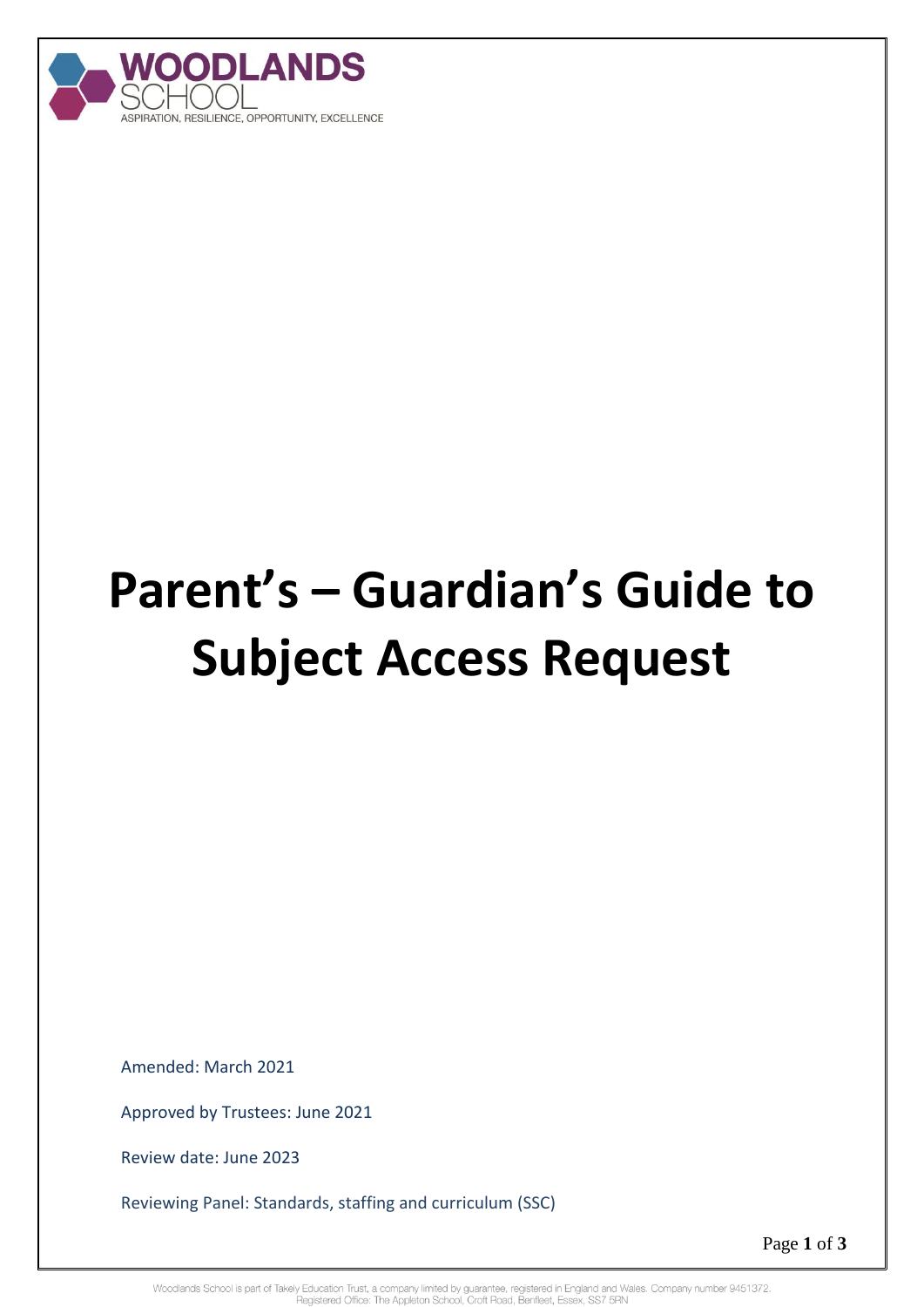## **Subject Access**

### **A Parent's Guide**

### **Your/your child's rights**

You have the right to ask the school if they are using or storing your personal information. You can also ask them for copies of your personal information. This is called the right of access, commonly known as making a subject access request or SAR.

Children have the same rights as adults over their personal data which they can exercise if they are able to understand what this means and any implications the disclosure may bring. Where a child is not able to understand, an adult with parental responsibility may usually request the child's personal data on their behalf.

Even if a child is too young to understand the implications of subject access rights, it is still the right of the child rather than of anyone else such as a parent or guardian; even though in the case of young children these rights are likely to be exercised by those with parental responsibility for them.

If we are confident that the child can understand their rights, we will discuss with them how they would like us to process the request, for example if they are happy for the information to be provided to a parent, and if there is any information they do not want shared with a parent. Generally, however, we will allow you to exercise your child's rights on their behalf if your child authorises this, or if it is evident that this is in their best interests.

We usually consider a child of 12 years to be of sufficient age and maturity to be able to exercise their right of access. If your child is over the age of 12 and able to understand their rights we will either;

- a) Respond to the SAR directly with your child, or
- b) Ask the child if they are happy for us to provide their information to you, or
- c) Ask you to provide written consent from your child giving you the right to access their information.

Generally, if your child is under the age of 12 and we are satisfied that you hold parental responsibility for them we will respond directly to you.

#### **How to make a request**

You can make a subject access request either verbally, or in writing, but we recommend you put it in writing if possible because this gives you a record of your request. We will need the following:

- The name of you and your child
- Your up to date contact details
- A description of the information you are requesting
- How you would like to receive the information (email, or printed out)

Sometimes we may also need to ask for proof of identification, although this will not be necessary if we know who you are. Once we have these details, plus the written consent of your child (if appropriate) we will comply with your request within one calendar month. However, if your request is complex due to the volume and sensitivity of the data, we may need to extend the time for a further two months, we will inform you within the first month if this is the case. There is no charge for a subject access request, although in rare circumstances we can charge a fee if your request is considered to be manifestly unfounded or excessive, or alternatively refuse to provide your request. If this is the case, we will tell you whether we will charge for or refuse